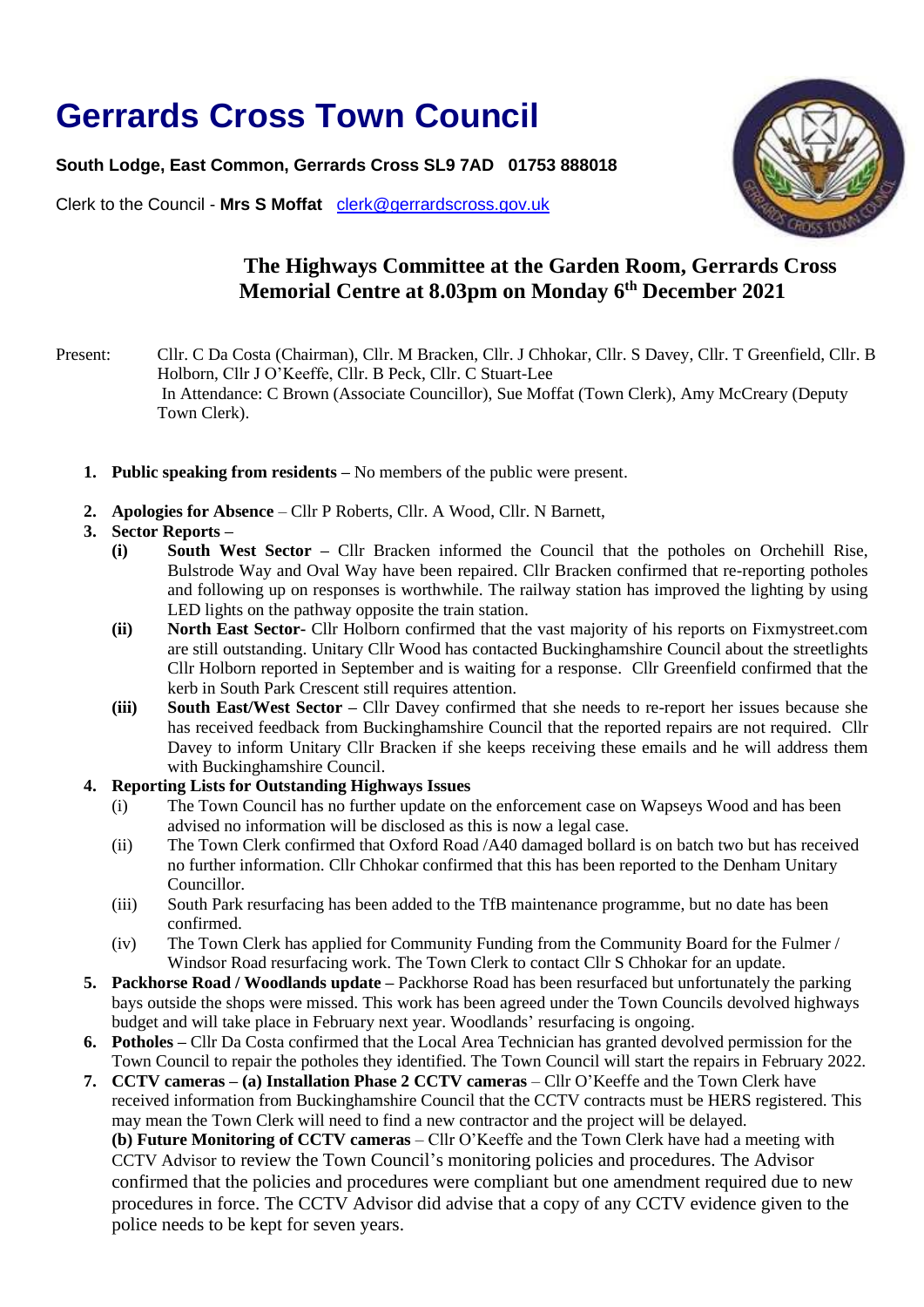- **8. Mill Lane Bridge Pedestrian Safety Improvements-** The Town Clerk is waiting for confirmation from Buckinghamshire if planning permission is required.
- **9. Marsham Lane Bridge Pedestrian Safety Improvements-** The Town Clerk is waiting for confirmation from Buckinghamshire if planning permission is required.
- **10. East Common Road Closure update-** The Developer has confirmed to Cllr Wood that they intend to use their road closure permit until it expires on 31st December. The road has been opened with a one way system to help the situation but this is not enforceable and unfortunately some drivers are not following the rules. If Buckinghamshire Council receive a lot of complaints, they will have to close the road again.
- **11. Streetlight along Windsor Road at the junction of Meadway This streetlight was knocked down and is** in the process of being replaced. SSE have confirmed that the mains connector is across the road and are unable to connect to the adjacent service cable. The re-connection quote is £2563.69. The Council agreed that the Town Clerk should get a quote for a solar panel light. If the solar panel is the same price as the reconnection quote the Council agreed to invest in the solar panel. However, if the quote is more, it was agreed that the Town Clerk should have SSE reconnect the light. The Town Clerk will take into consideration the length of time the process of changing the light as this lamppost has been out of action for a long time due to deliberations of SSE. The Town Clerk to look at improving the solar panel lamppost on the turning circle.
- **12. To agree the quote to plant 2 cherry trees in Oak end Way –** The Council agreed for the Town Clerk to consider Sorbus trees and if the same price to change accordingly.
- **13. Defibrillators –** Nunn Hayward and Strutt and Parker have agreed to be the additional defibrillator sites. Cost of defibrillator plus cabinet is £1050 plus cost of electrical supply which is £150 if within 3m of electrics. Cost of electricity is £30/50 p.a. The Town Clerk to inform both businesses of the electrical cost. The Town Clerk to discuss with WeAreGX if they will apply for Community Board Funding and match fund. If WeAreGX will not apply for Community Board funding it was agreed the Town Council will and put in £200 funding for each defibrillator.
- **14. Cycle racks –** Denham, Gerrards Cross and Chalfonts Community Board have agreed £2000 funding for the cycle racks. The Town Clerk is waiting for the requote of £2000 from the contractor. The Council agreed to go ahead with the cycle racks. Cllr Holborn has requested to see what the cycle racks look like before they are installed and the exact location information.
- **15. To consider if the A40 40mph sign (past the Bull Hotel in the direction of Beaconsfield) is in the correct location.** – Cllr Da Costa informed the Council that Buckinghamshire Council have confirmed to Cllr Wood that the 40mph sign is in the correct place. TfB have no plans to move it. The Council agreed that this should be an agenda item for the next Speed Awareness Working Group Meeting. Associate Cllr Brown stated that Buckinghamshire Council had already agreed to move the sign in 2007 and there was an article in the press at the time. After 3 years the approval expired and no further action was taken. Cllr O'Keeffe confirmed that a public consultation would be required to get the sign moved. Cllr O'Keeffe suggested that the Council waits for the next consultation when this can be added.

## **16. Community Board Funding –**

The Council agreed for the following to go on the speed awareness party.

- (i) South Park road resurfacing Not agreed by Community Board as part of the maintenance programme.
- *(ii)* West Common pinch point to slow traffic down This is a statutory procedure and have been advised it could take a long time. Do we wish to look at alternatives? *(See Traffic Calming guides for Buckinghamshire as attached and in Shared Drive).* It was agreed for this to be considered by the Speed Working Party and proposals to be put forward to Council.
- *(iii)* Traffic survey of East and West Common to understand usage and suitable traffic measures for slowing down traffic. The Community Board have asked for specific suggestions. *(See Traffic Calming guides for Buckinghamshire as attached and in Shared Drive). ).* It was agreed for this to be considered by the Speed Working Party and proposals to be put forward to Council.
- *(iv)* Packhorse Road, Road safety Lower Speed limit including flashing signs aimed at speed reduction It was agreed for this to be considered by the Speed Working Party and proposals to be put forward to Council.
- *(v)* Traffic calming on West Common To consider specific suggestions to put forward in order to make a grant application. *).* It was agreed for this to be considered by the Speed Working Party and proposals to be put forward to Council.
- *(vi)* New zebra crossing connecting the Commons To agree that the zebra crossing should be across Packhorse Road near to the junctions of East and West Commons. *).* It was agreed for this to be considered by the Speed Working Party and proposals to be put forward to Council.